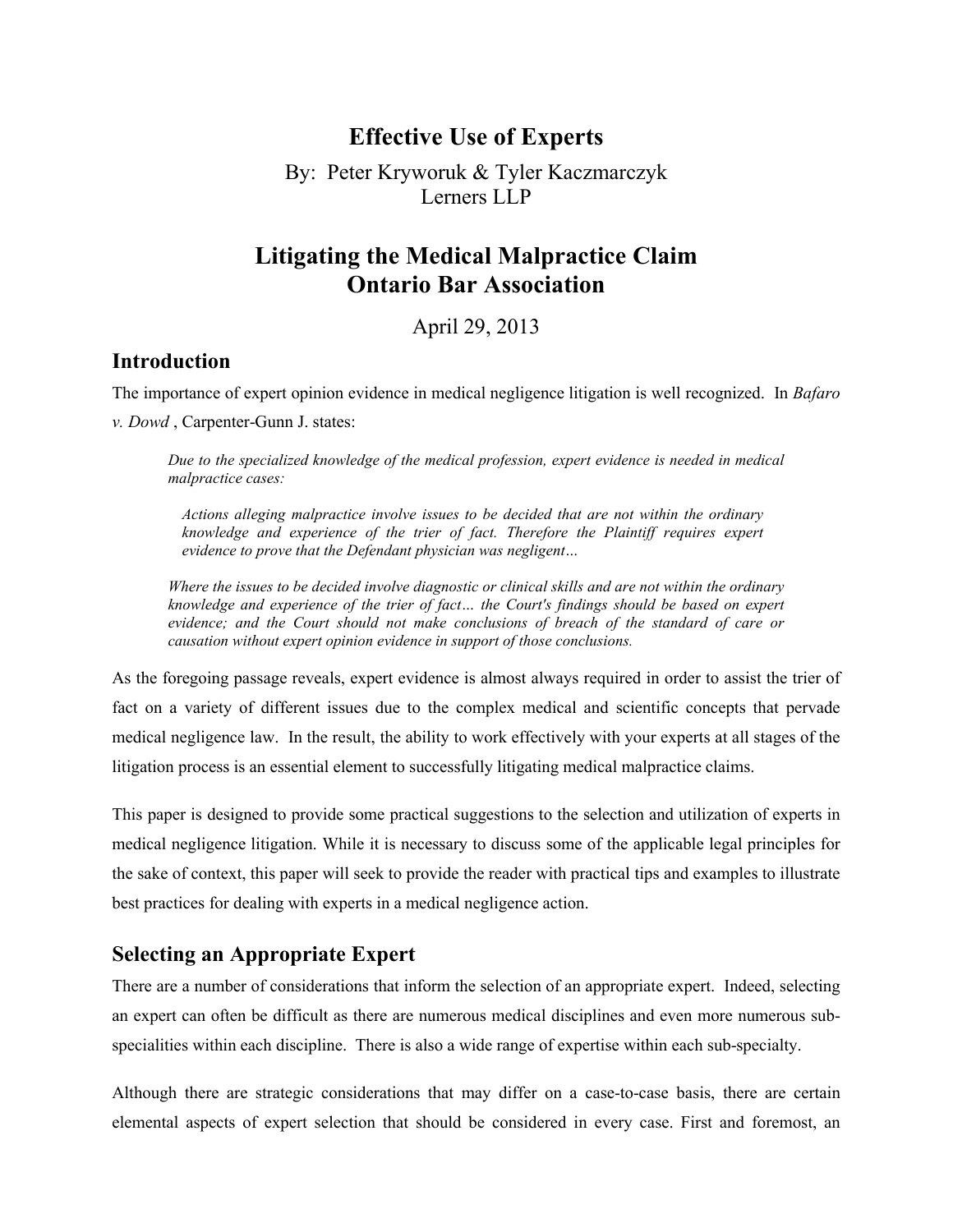expert should generally not be retained to comment on a case unless you are reasonably confident that the opinion of that expert will constitute admissible evidence should the matter proceed to trial. The Supreme Court of Canada's decision in *R. v. Mohan*, makes it clear that expert opinion evidence is presumptively inadmissible. A party seeking leave to adduce expert opinion evidence must satisfy the Court on a balance of probabilities that the evidence is:

- 1. Relevant;
- 2. Necessary in order to assist the trier of fact;
- 3. Not subject to any other exclusionary rule of evidence; and,
- 4. Is to be adduced by a properly-qualified expert.

An important consideration to keep in mind when selecting an expert for your case is that medical specialists are not properly situated to opine on the standard of care of specialists in other areas. Accordingly, careful consideration should be given to selecting an expert with the appropriate qualifications. In particular, counsel should seek to retain a standard of care expert with similar qualifications to that of the defendant whose care is to be assessed.

To illustrate this point, one can be directed to the case of *Alakoozi v. Hospital for Sick Children* in which the Ontario Court of Appeal upheld the decision of the trial judge to refuse to admit the opinion evidence of the plaintiff's expert, a paediatric haematologist and oncologist, as it related to the standard of care of the defendant otolaryngologist. Similarly, where the action involves the care of an emergency room nurse, it is inappropriate to tender opinion evidence from a nursing expert with experience on the hospital floor but no emergency room experience.

Even if a potential expert has some experience in the same medical specialty, counsel should consider how the proposed expert matches up with the defendant health practitioner, including the following:

- Is the expert a general practitioner or a specialist?
- Does the expert work in a community care setting or a tertiary care setting?
- Does the expert have academic appointment or not?
- Has the expert taught or published in the relevant areas?

Arguably, allowing a "super-specialist" to comment on standard of care of a non-super-specialist creates a risk that such a witness will erect too high a standard of care. In addition, the "super-specialist" might not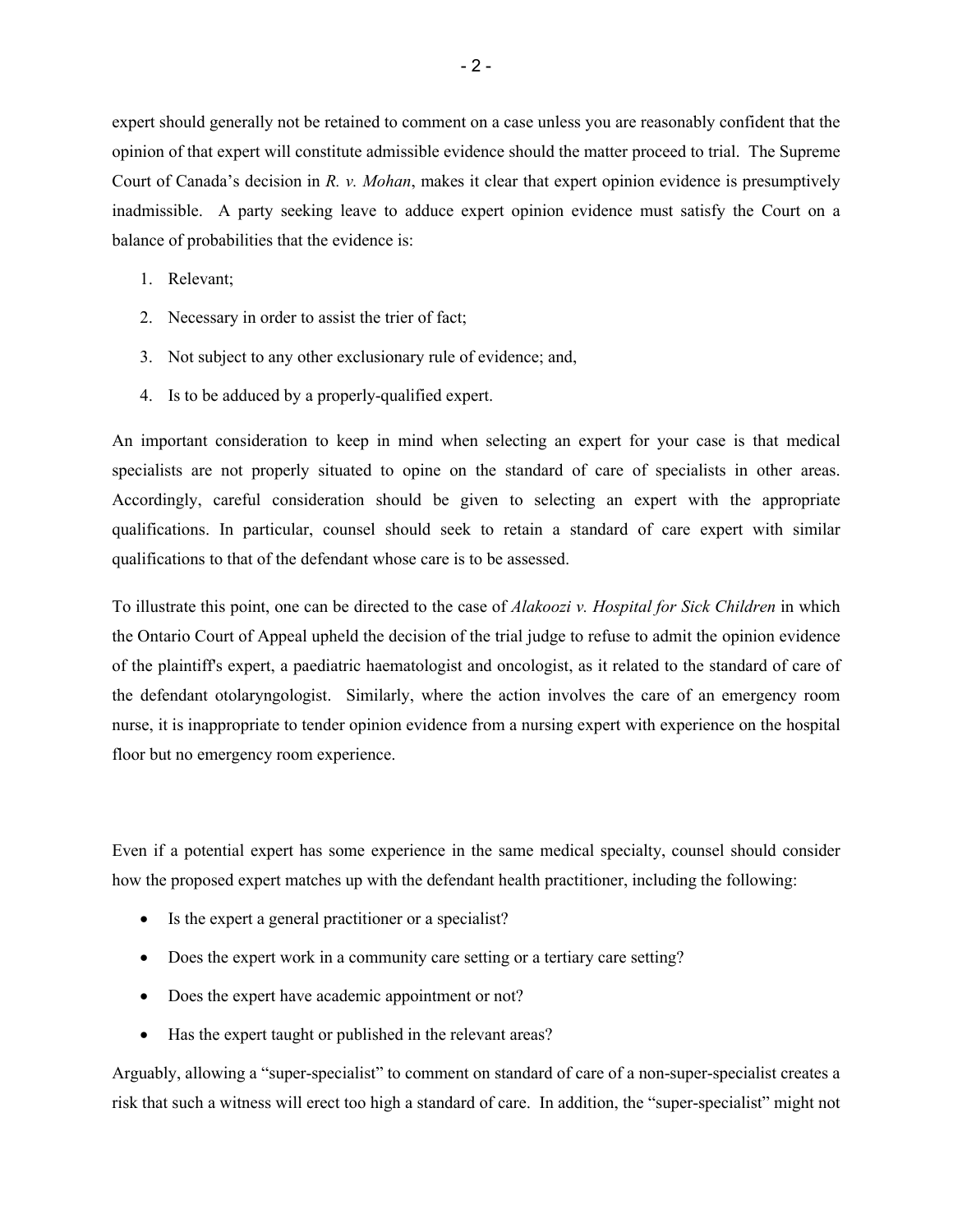possess the requisite "practical knowledge" or "occupational experience" to accurately comment on the care provided by a colleague with a more general practice.

While the standard of care evidence of more specialized health practitioners is generally admissible notwithstanding this discrepancy, relying on a standard of care expert who is not similarly-situated to the medical professional whose care is being assessed may result in little or no weight being afforded to that opinion. Although it may seem instinctively attractive to retain the expert with the best qualifications, you may find that it is not always the best choice. Avoid retaining experts that have either too little or too much experience in the subject matter at hand. Your opponent will likely seek to discredit your superspecialist on the basis that they have set the bar too high for standard of care.

In addition, the background and experience of the expert should be reviewed to determine whether he or she has the appropriate clinical experience or whether the expert is an academic, researcher or a "professional witness". While nothing precludes counsel from retaining an expert who consistently performs in medical legal work, there has been a concerted effort in Ontario attempting to eliminate "hired-guns" or "opinions-for-sale". As such, an increased level of scrutiny is being placed on the ability of an expert to give impartial and objective evidence during the trial process. I strongly discourage retaining experts who act solely as medical legal experts and who do not have active clinical practices. Any opinions they give related to standard of care and causation are particularly vulnerable to attack and your opponent will likely pay little attention to the "hired-gun" expert when evaluating the case for settlement purposes.

It is necessary to consider at an early stage whether your expert will be viewed as someone capable of complying with their duty to the Court to give fair and objective evidence. This has become increasingly important in the last several years and some of the recent case law suggests that trial judges are increasingly exercising a "gate-keeper" function in which opinion evidence that does not meet basic minimum standards of reliability and credibility will be considered inadmissible. If there is any indication that the Court may consider your expert to be lacking in objectivity, counsel may wish to consider looking elsewhere unless you are content to use this person as a consultant only and not as your trial expert. Needless to say it is important to rule out any possible conflicts with your expert early on. Confirm that the expert has not treated the patient and has not been retained by any other party. Make sure the expert has no personal relationship with either the plaintiff(s) or the defendant(s).

Finally, a critical consideration is the retention of any expert should be how well they will present as a witness in Court. They may be eminently qualified, but are they capable of conveying their opinion in a manner that is both persuasive and understandable to the trier of fact? There are a number of sources of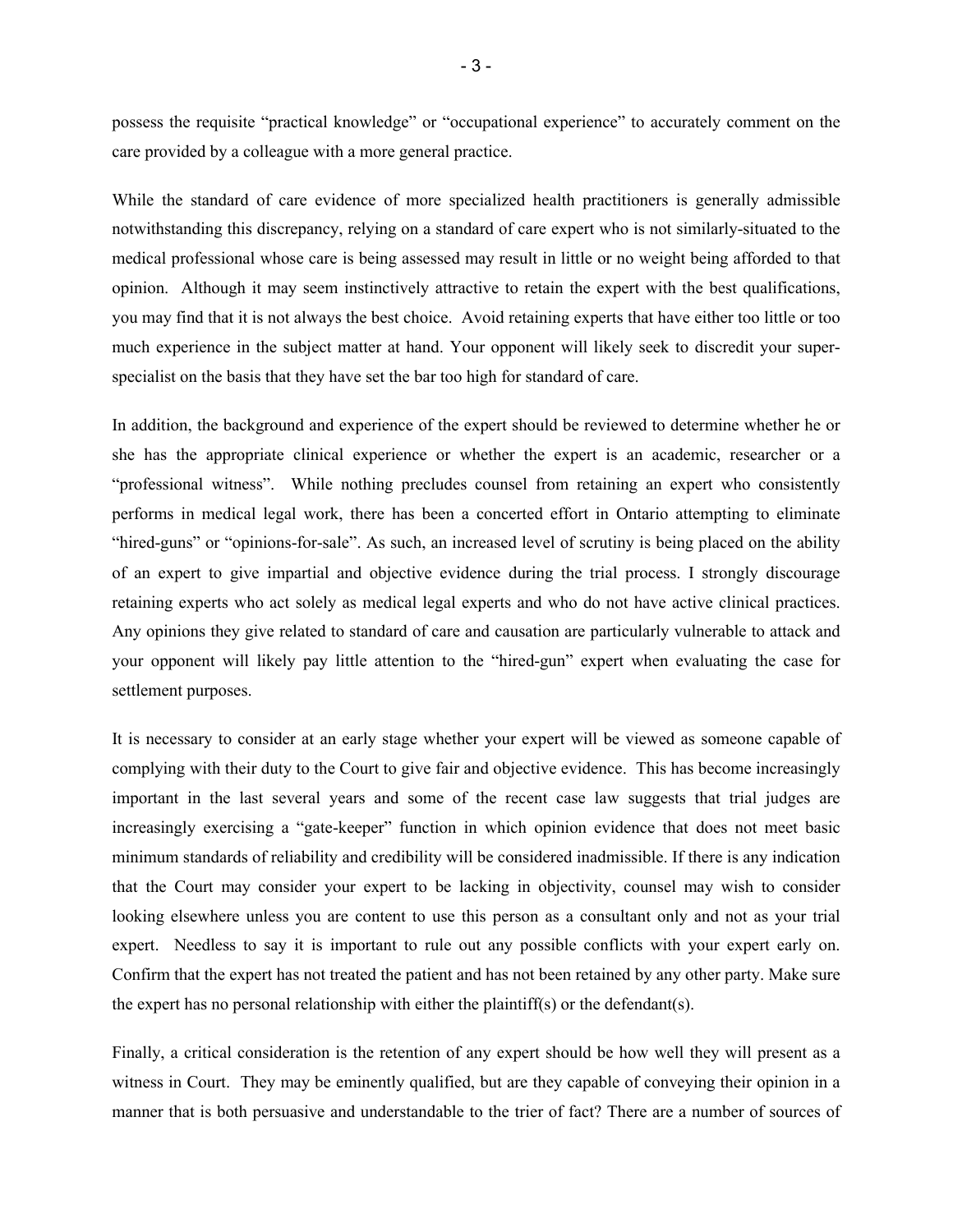information available regarding possible experts, however, nothing can provide better information than a face-to-face meeting or, at the very least, a telephone call in order to assess the expert as a possible trial witness.

#### **Experts and the Discovery Process**

As with any type of litigation, adequate preparation for discovery is a key to success. Discoveries are especially important in medical negligence actions and often will make or break the case.

Experts can play an important role in preparing counsel for discovery. The best way to truly understand the medicine and the real issues of the case is to sit down with a quality expert who has had a chance to review the records and who can provide you with a firm understanding of the relevant medicine. The expert can often identify for you the key issues in the case. Further, experts can provide valuable assistance to both plaintiff and defence counsel on the conduct of the discovery. From the plaintiff's perspective, an expert can provide assistance in identifying the areas to be canvassed with the defendant on discovery. From the defence perspective, not only can an expert help identify the key issues that likely will be raised by a good plaintiff lawyer, but will also identify areas of examination of the plaintiff that could be relevant to both liability and causation.

Having your expert identify and discuss their views of the case at this stage will also allow you to obtain an early and objective opinion about potential problems with your case. While discussing these issues with a medically-trained client or even a general medical-legal consultant may also assist you with discovery preparation, spending some time with a good expert is often even more effective.

It is also important to obtain early documentary disclosure so that you can get this documentation into the hands of an expert at an early stage of the litigation. Further, an expert's opinion of a case may be significantly compromised if he or she has not reviewed the relevant documentation prior to formulating an opinion. In medical negligence cases it is usually better to obtain full production early rather than waiting for answers to undertakings. Ensuring documentary disclosure is obtained and forwarded to your expert on a timely basis will increase the likelihood that any opinion that is received is as thorough and accurate as possible.

Following examinations for discovery, it is critical that you send your expert(s) a copy of the transcripts for review and comment together with any further relevant productions. This is an important step in the process of ensuring that your expert's opinion is based on all of the relevant evidence, and also allows counsel to determine whether or not an expert's view of the case has changed after reviewing the discovery evidence. If an expert is going to soften his or her support for your client's case based on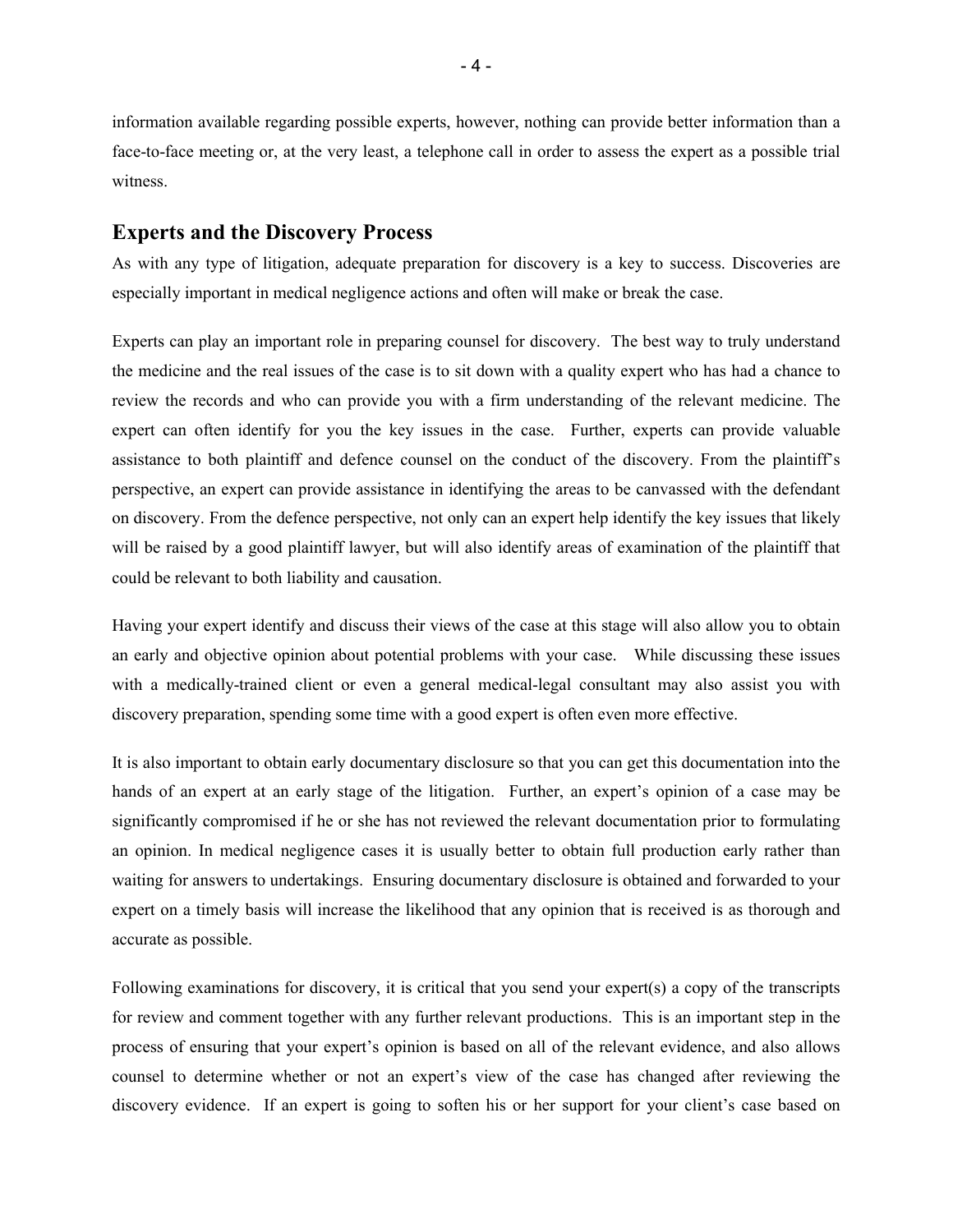evidence obtained on discovery, it is better to know about it sooner rather than later. Your expert's advice will only be as good as the completeness and reliability of the material provided to him or her for review.

## **The Expert Report**

Counsel should be examining every expert report for compliance with Rule 53.03 of the *Rules of Civil Procedure*.

A report provided by an expert under this rule must contain the following information:

- 1. The expert's name, address and area of expertise.
- 2. The expert's qualifications and employment and educational experiences in his or her area of expertise.
- 3. The instructions provided to the expert in relation to the proceeding.
- 4. The nature of the opinion being sought and each issue in the proceeding to which the opinion relates.
- 5. The expert's opinion respecting each issue and, where there is a range of opinions given, a summary of the range and the reasons for the expert's own opinion within that range.
- 6. The expert's reasons for his or her opinion, including,
	- i. a description of the factual assumptions on which the opinion is based,
	- ii. a description of any research conducted by the expert that led him or her to form the opinion, and
	- iii. a list of every document, if any, relied on by the expert in forming the opinion.
- 7. An acknowledgement of expert's duty (Form 53) signed by the expert.

The above criteria are the basic minimum requirements for a report. Indeed, non-compliance with the provisions of Rule 53.03 has been held in some cases to be a basis for rejecting the opinion evidence of an expert in its entirety.

Beyond the minimum requirements of an expert's report, there is the common sense suggestion that the written report of an expert be easy to follow and understand. It is likely the report will be seen by the pretrial judge and the trial judge at some point in trial.

Lastly, it is important to ensure that a report addresses all of the issues you want that expert to discuss when appearing as a witness at trial. To the extent those issues are not included in a report; they may take the other parties by surprise and the Court may choose to disallow the expert to give evidence on these points. While there is a limited ability for an expert to "amplify" or "expand upon" the evidence contained in his or her report, generally the expert will be confined to giving evidence that falls within the "four corners" of that written material.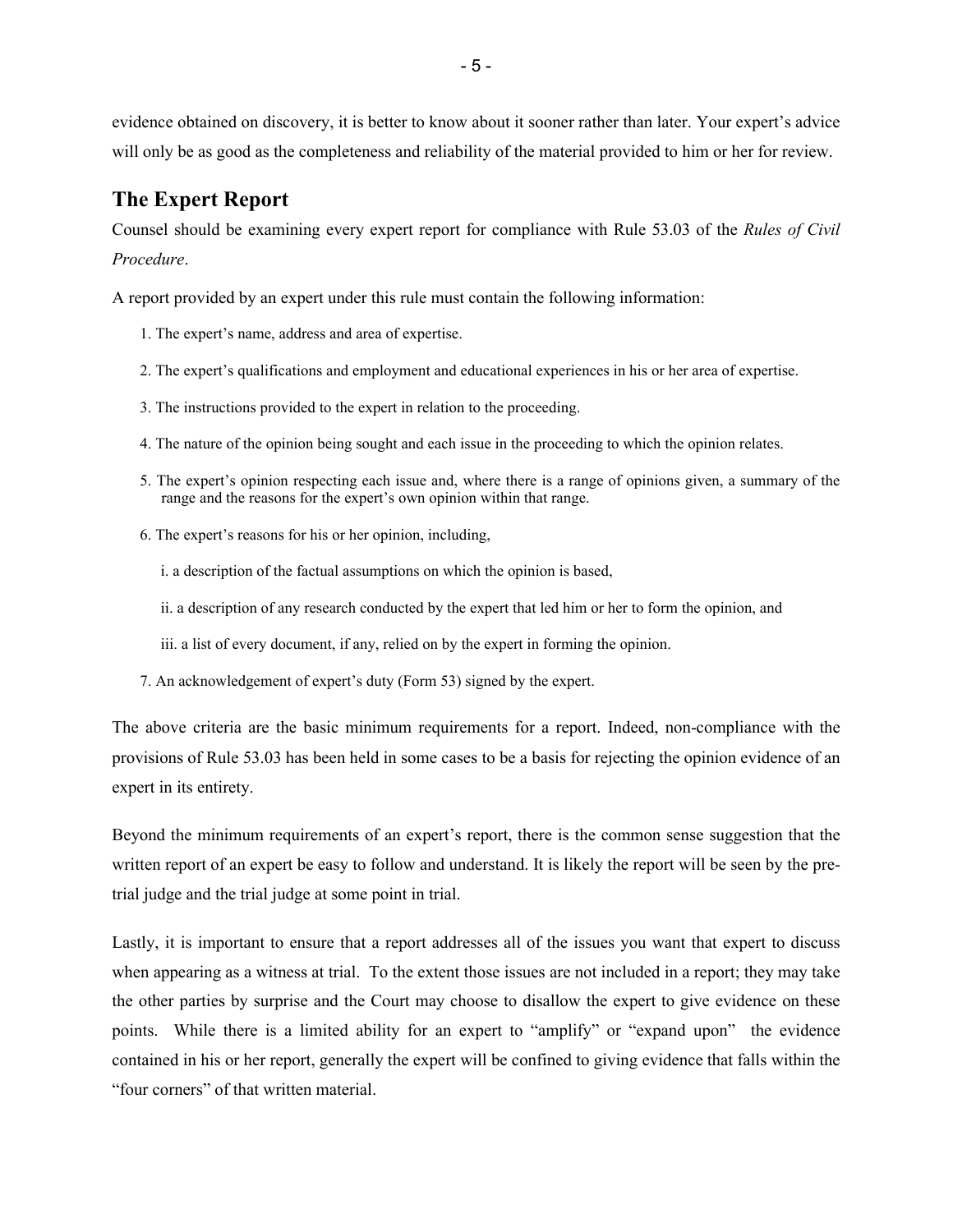### **Experts and Trial Preparation**

Preparing your expert(s) to give evidence at trial is a crucial part of trial preparation. Regardless of an expert's qualifications or experience, relying on an unprepared expert witness to relay critical evidence can damage an otherwise meritorious claim or defence. It is imperative that the expert be reminded of their duty to the Court when acting as an expert.

One of the biggest challenges in preparing an expert is to obtain enough of the expert's time and attention to undertake proper preparation of their evidence. Medical experts are sometimes reluctant to give up their time to attend as an expert witness, and are often even more reluctant to set aside large amounts of time for trial preparation. Preparation with your expert must be done in a quiet setting and not while patients are waiting or the expert is otherwise distracted. In most cases, preparation should be in person but in some cases a video conference is also a viable option. It is important to see the expert, and this may involve some degree of travel on your part and meetings taking place early in the morning, at night, or on weekends. It is important to communicate with your expert well in advance of trial in order to set aside as much time as necessary for adequate trial preparation.

In addition, my typical preparation of an expert will involve a discussion of the following topics:

- The Court process and the role of the expert; how to address the Court; and if applicable the process involved in a jury trial;
- The importance of presenting as an honest, credible, fair and objective witness. Make sure the expert understands their duty to the Court in this respect.
- Stages of evidence including examination-in-chief, cross-examination and re-examination;
- Qualification of the expert including any anticipated challenges to qualification;
- Key issues in the case and where the expert's evidence fits in; a review of the complete theories in the case;
- A detailed review of the evidence to be elicited during that expert's examination-in-chief;
- A review of all areas of anticipated cross-examination;
- Rules of evidence that may apply i.e. scope of an expert's opinion as it relates to the content of their written report, hearsay, use of documents, use of authoritative literature;
- A review of the records the expert should bring to Court and the use which can be made of them while giving evidence; and,
- A general discussion of how to give effective expert opinion evidence.